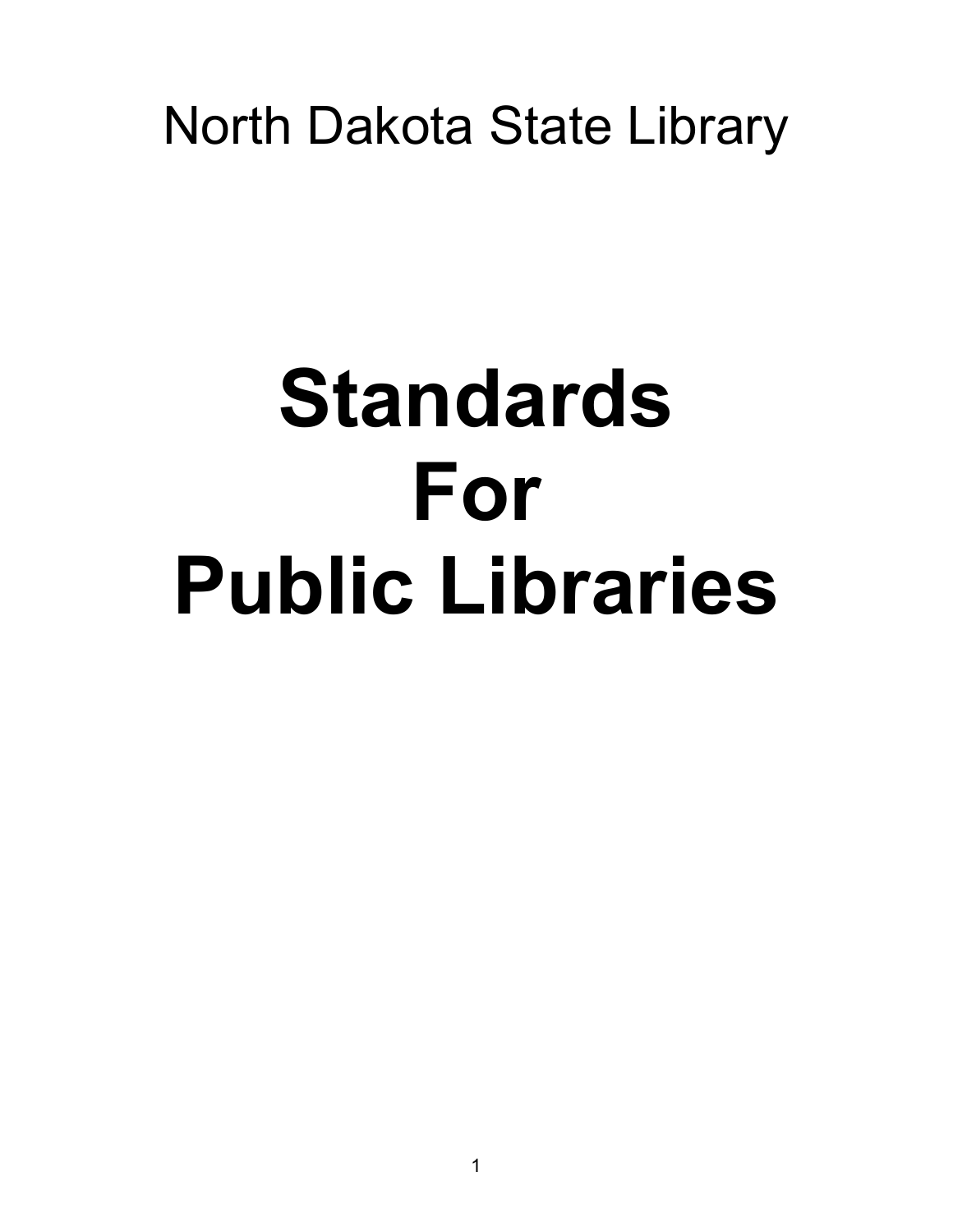#### **Introduction**

The North Dakota State Library and the North Dakota Library Coordinating Council (NDLCC), recognizes the need for the development and regular review of library standards. Such standards provide assurance of a continuing effort to provide quality and meaningful library services to the citizens of North Dakota. This document represents an effort to establish a baseline of standards for public libraries.

The NDLCC created a task force in June of 2011 to create standards. The *Standards for Public Libraries* were originally adopted in June 2013. The standards were further revised, and the final version was adopted in May 2014 and implemented on July 1, 2017.

In 2017 and 2018, public library compliance with the standards was exceptionally low. A task force was formed in late 2018 with the goal of creating new *Standards for Public Libraries* that would be attainable and aspirational for libraries of all sizes. On May 29, 2019, the NDLCC approved the final version to be implemented on July 1, 2019.

The standards in this document follow a three-level system that is common amongst other public library standards across the country. The levels (Developing, Excelling, and Future-Focused) gradually increase in expectations. All public libraries are held to the same standards regardless of funding, size, or service population.

The standards at each level are uniquely identified with a letter and number. The Developing standards are labeled D1–D25, Excelling standards are E1–E23, and Future-Focused standards are F1–F23.

The document includes a reference column containing additional information and/or links to resources. Most of the standards have a correlating item in the reference column. This is followed by "Yes" and "No" columns which can be used by libraries as a compliance checklist.

The standards set forth in the following document are the primary qualifications for any North Dakota public library to be eligible to participate in the Library Vision grant program. Public libraries must be in compliance with all of the standards at the Developing level in order to be eligible to apply for competitive Library Vision grants. Libraries that reach the Excelling or Future-Focused levels will be recognized and rewarded with a certificate or plaque respectively.

For a library to be considered Excelling, it must meet all of the standards at both the Developing and Excelling levels. In order for a library to be Future-Focused, it must meet all of the standards in the Developing, Excelling, and Future-Focused levels.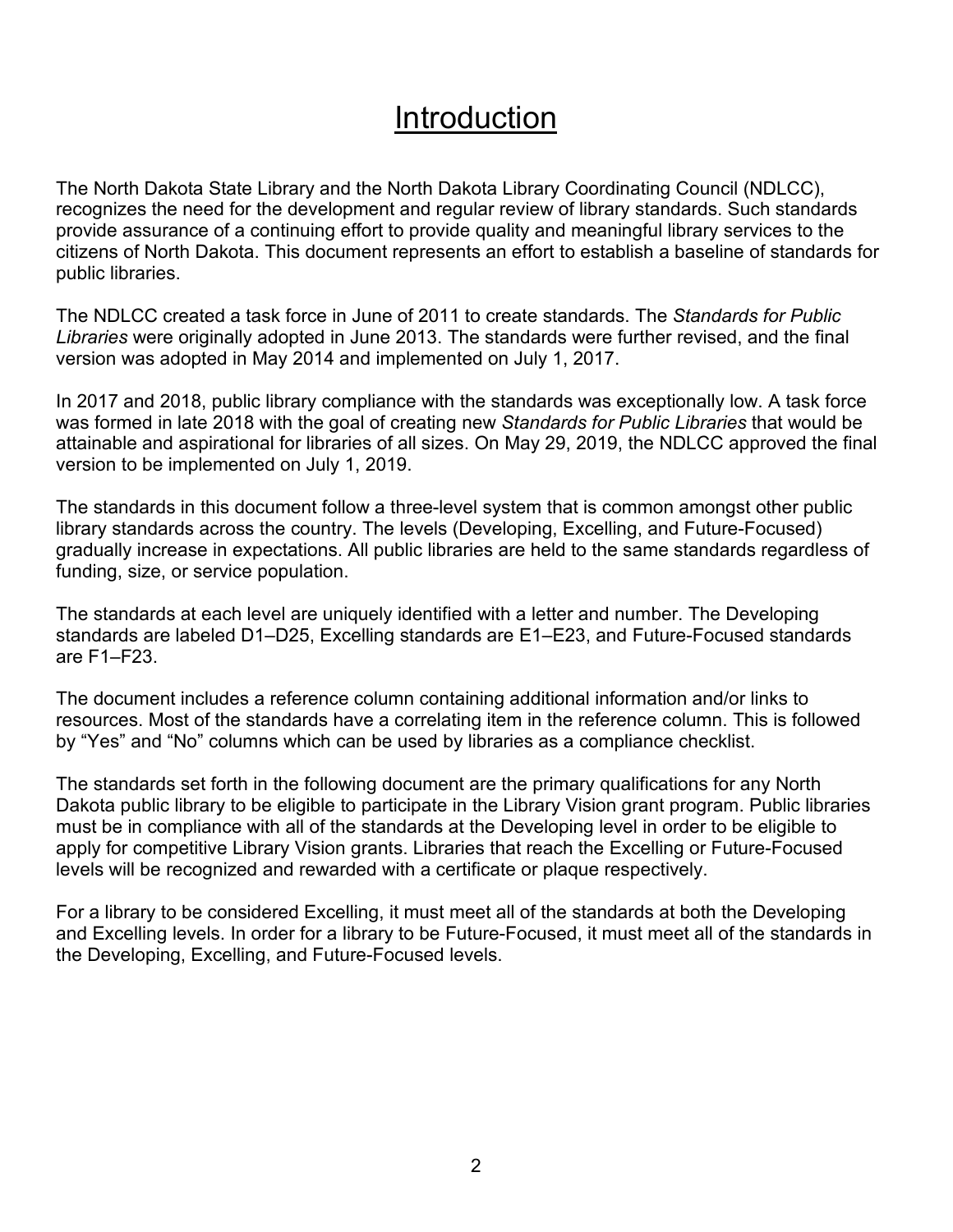## **Developing**

|                 | <b>Standard:</b>                                                                                                           | <b>Reference:</b>                                                                                | <b>Yes</b> | <b>No</b> |
|-----------------|----------------------------------------------------------------------------------------------------------------------------|--------------------------------------------------------------------------------------------------|------------|-----------|
| D <sub>1</sub>  | Library building meets ADA Accessibility Guidelines.                                                                       | https://bit.ly/3ai28km                                                                           |            |           |
| D <sub>2</sub>  | Library has an identifying sign outside of the building.                                                                   |                                                                                                  |            |           |
| D <sub>3</sub>  | Library has the hours it is open posted on the<br>entrance.                                                                |                                                                                                  |            |           |
| D <sub>4</sub>  | Library has a secure, after-hours book return.                                                                             | https://bit.ly/37hYodE                                                                           |            |           |
| D <sub>5</sub>  | Library has a telephone.                                                                                                   | Note: This cannot be<br>a personal phone<br>number.                                              |            |           |
| D <sub>6</sub>  | Library has an active email address that is checked on<br>a regular basis.                                                 | Note: This cannot be<br>a personal email<br>account due to North<br>Dakota open records<br>laws. |            |           |
| D7              | Library provides public use internet and Wi-Fi.                                                                            |                                                                                                  |            |           |
| D <sub>8</sub>  | Library maintains a website that notes location, hours,<br>contact information, and services.                              | https://bit.ly/3fTJ9vz<br>Note: A Facebook<br>page does not count<br>as a website.               |            |           |
| D <sub>9</sub>  | Library website provides access to North Dakota State<br>Library online library resources.                                 | http://bit.ly/2Qy3psX                                                                            |            |           |
| D <sub>10</sub> | Library is legally established in accordance with NDCC<br>§40-38-01.                                                       | http://bit.ly/2JmuM2A                                                                            |            |           |
| D <sub>11</sub> | Newly hired library director attends a new director<br>orientation conducted by NDSL staff (if applicable).                | https://bit.ly/3m9luZ3                                                                           |            |           |
| D <sub>12</sub> | Library files annual report with NDSL by the deadline.                                                                     | https://bit.ly/2JIEZjw                                                                           |            |           |
| D <sub>13</sub> | Library develops and distributes an annual report of<br>services to local government in accordance with<br>NDCC §40-38-09. | http://bit.ly/2RsMCUj                                                                            |            |           |
| D <sub>14</sub> | Library Board of Trustees meets at least quarterly.                                                                        |                                                                                                  |            |           |
| D <sub>15</sub> | Library Board of Trustees meetings are open to the<br>public with notice to the general public of the                      | https://bit.ly/36bfSsW                                                                           |            |           |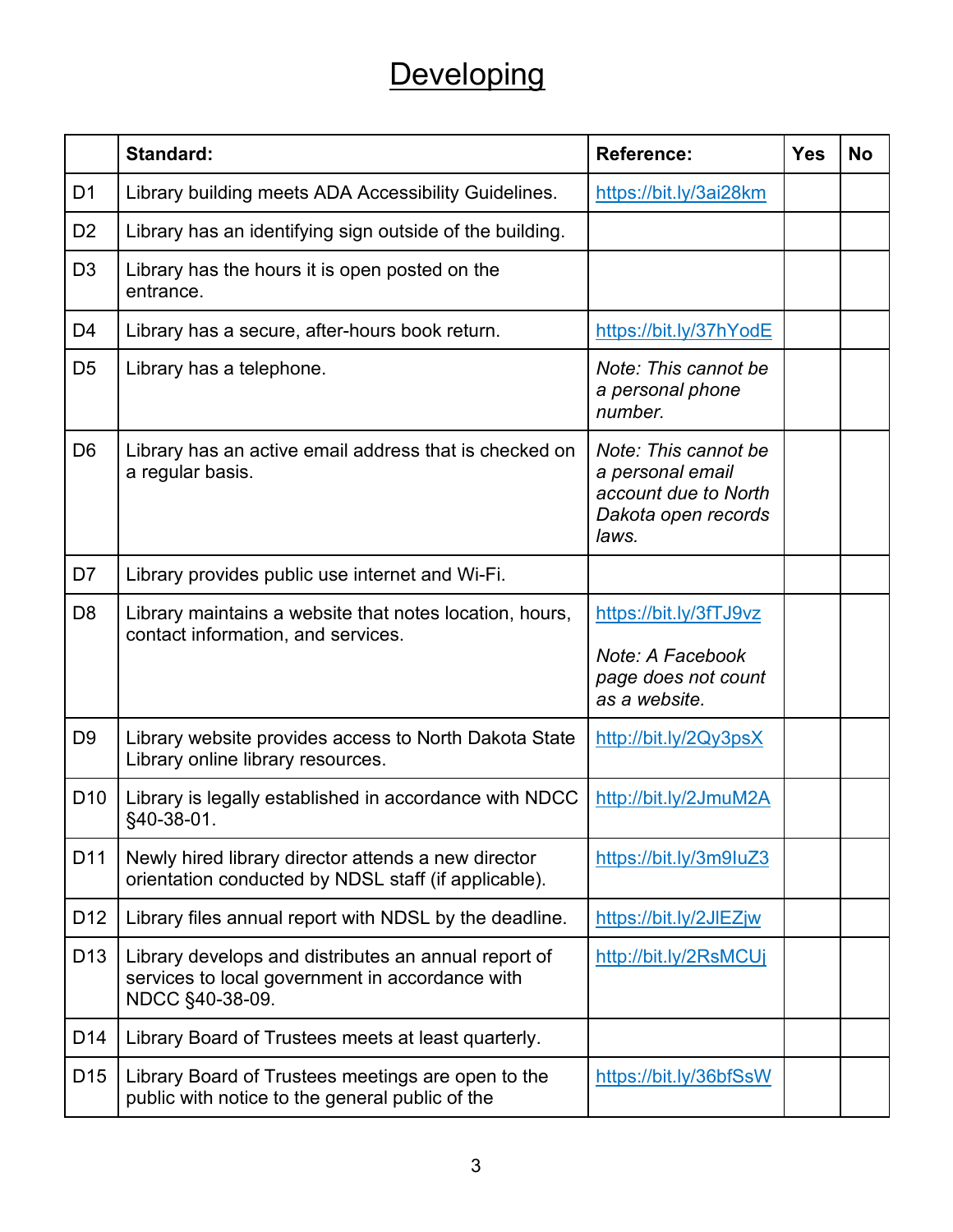|                 | availability of minutes of said meetings in accordance<br>with North Dakota's open records and meeting laws.                     |                                                     |  |
|-----------------|----------------------------------------------------------------------------------------------------------------------------------|-----------------------------------------------------|--|
| D <sub>16</sub> | New trustees receive a formal orientation by the library<br>director (if applicable).                                            | https://bit.ly/2VbMfkY                              |  |
| D <sub>17</sub> | Library board has adopted circulation policies, such as<br>loan periods, overdues, and fines (if applicable).                    | https://bit.ly/36d7ads                              |  |
| D <sub>18</sub> | Library board has adopted collection development<br>policies, such as intellectual freedom, gifts and<br>donations, and weeding. | https://bit.ly/36d7ads                              |  |
| D <sub>19</sub> | Library board has adopted computer use policies<br>including an internet access policy.                                          | https://bit.ly/36d7ads                              |  |
| D <sub>20</sub> | Library board has adopted a patron confidentiality<br>policy.                                                                    | https://bit.ly/36d7ads                              |  |
| D <sub>21</sub> | All library policies are reviewed and, if necessary,<br>updated every 3 years.                                                   |                                                     |  |
| D <sub>22</sub> | Library has a 3-5 year strategic plan on file at NDSL.                                                                           | https://bit.ly/3kDq5oe                              |  |
| D <sub>23</sub> | Library performs regular, ongoing weeding of the<br>collection using the CREW method.                                            | <b>CREW Manual:</b><br>http://bit.ly/2Trq7zW        |  |
|                 |                                                                                                                                  | <b>Weeding Resources:</b><br>https://bit.ly/39nrA5t |  |
| D <sub>24</sub> | Library offers Interlibrary Loan services to patrons.                                                                            |                                                     |  |
| D <sub>25</sub> | Library has a children's Summer Reading Program.                                                                                 | http://bit.ly/2Cj6lkC                               |  |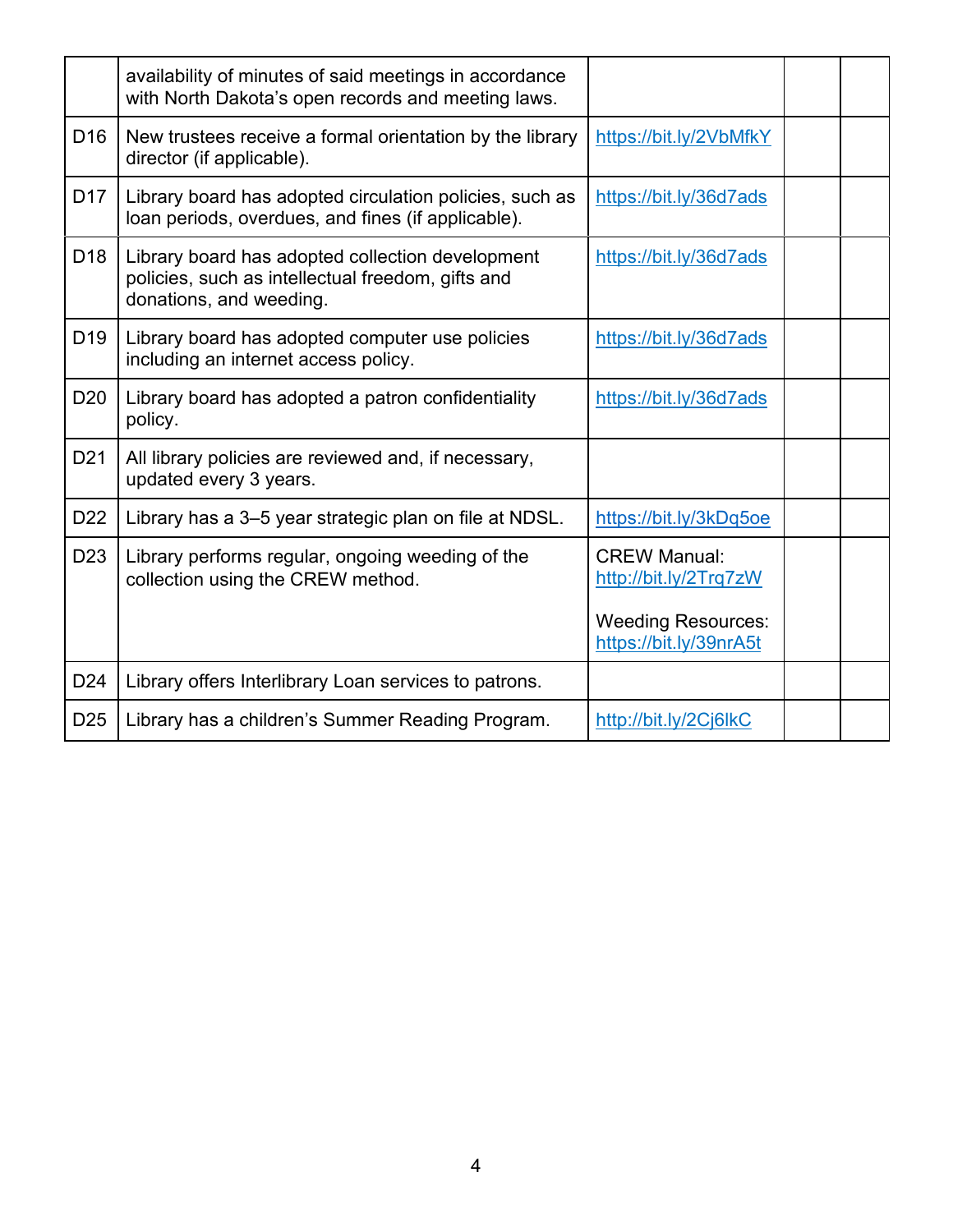## **Excelling**

All of the standards in the Developing level plus the following:

|                | Standard:                                                                                                                                                        | <b>Reference:</b>                                                                                                                    | <b>Yes</b> | <b>No</b> |
|----------------|------------------------------------------------------------------------------------------------------------------------------------------------------------------|--------------------------------------------------------------------------------------------------------------------------------------|------------|-----------|
| E1             | Library has an automated circulation system and<br>integrated library system (ILS).                                                                              | https://bit.ly/2JirSQx                                                                                                               |            |           |
| E <sub>2</sub> | Library has an online public access catalog (OPAC).                                                                                                              | https://bit.ly/2JirSQx                                                                                                               |            |           |
| E <sub>3</sub> | Library has enough public access computers so<br>patrons have access to a computer with a wait time of<br>30 minutes or less under normal conditions.            |                                                                                                                                      |            |           |
| E4             | Library promotes services and programs on at least<br>one social media platform.                                                                                 | https://bit.ly/39lcrBP                                                                                                               |            |           |
| E <sub>5</sub> | Maintenance of Effort: local tax revenues provide at<br>least 50% of the regular operating budget for the<br>library.                                            |                                                                                                                                      |            |           |
| E <sub>6</sub> | Library has a paid director with either a BA/BS or at<br>least 3 years of library administration experience.                                                     | Note: "Library<br>administration<br>experience" is<br>defined as having<br>served as a library<br>director or assistant<br>director. |            |           |
| E7             | Library Board of Trustees meets at least 8 times per<br>year.                                                                                                    |                                                                                                                                      |            |           |
| E <sub>8</sub> | All library staff are provided with a written job<br>description and responsibilities.                                                                           | https://bit.ly/2JidIPx                                                                                                               |            |           |
| E <sub>9</sub> | Library director is a member of the North Dakota<br>Library Association (NDLA).                                                                                  | https://ndla.info/join-<br>$us$                                                                                                      |            |           |
| E10            | Library director or another staff member attends the<br>NDLA conference once every 2 years.                                                                      | https://ndla.info/                                                                                                                   |            |           |
| E11            | Library director participates in one or more continuing<br>education opportunities each year, such as library-<br>related workshops, conferences, webinars, etc. | https://bit.ly/2JkeU4u                                                                                                               |            |           |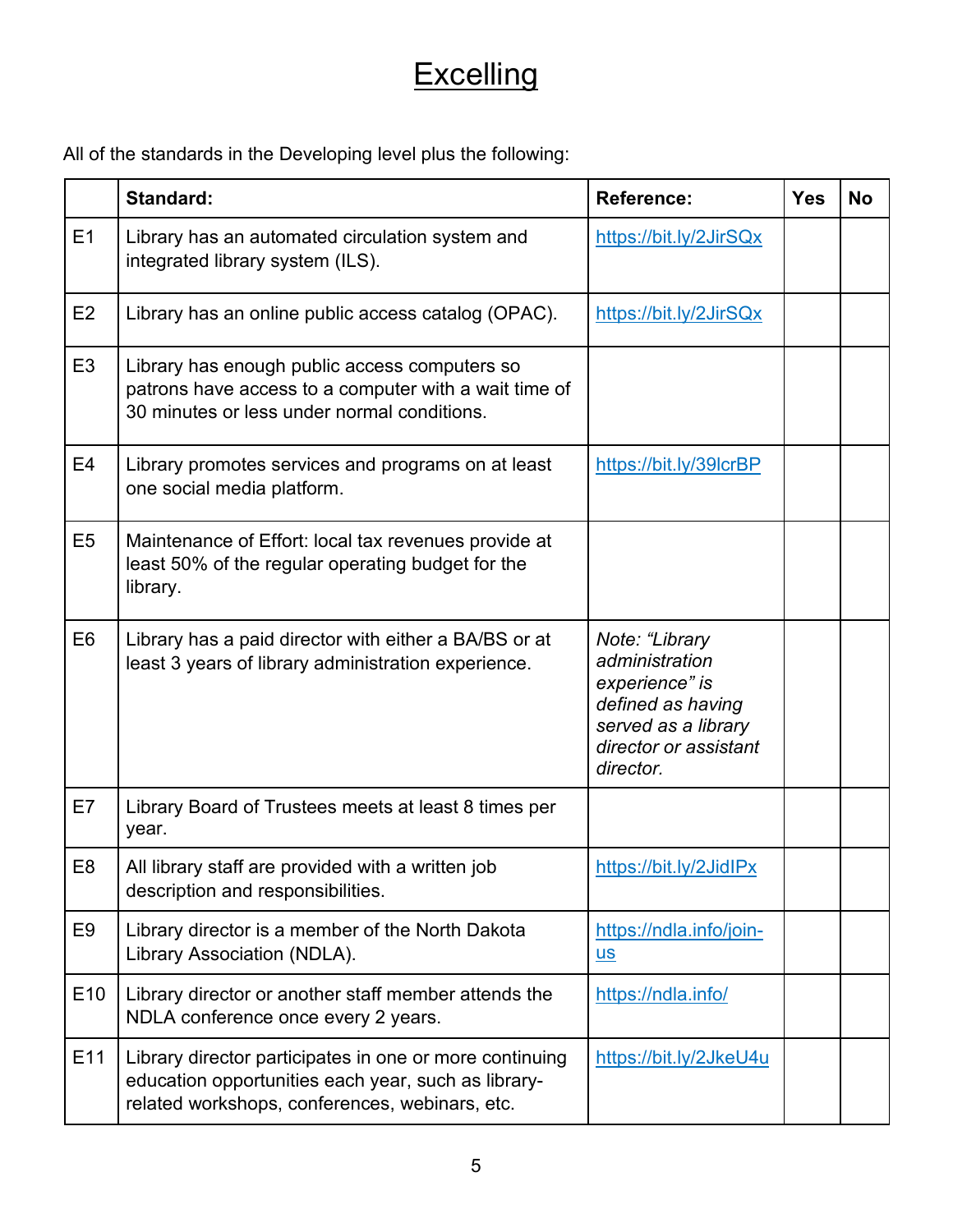| E <sub>12</sub> | The library board conducts an annual performance<br>review of the director.                                                                                                                   | https://bit.ly/2JISDDi                                                    |  |
|-----------------|-----------------------------------------------------------------------------------------------------------------------------------------------------------------------------------------------|---------------------------------------------------------------------------|--|
| E <sub>13</sub> | Each staff member receives an annual performance<br>review by their direct supervisor or the library director<br>(if applicable).                                                             | https://bit.ly/3q92hdq                                                    |  |
| E <sub>14</sub> | Library board has adopted facility use policies, such as<br>accessibility, displays, and meeting room use.                                                                                    | https://bit.ly/36d7ads                                                    |  |
| E <sub>15</sub> | Library board has adopted public safety policies, such<br>as unattended children and vulnerable adults,<br>inappropriate behavior, and patron-focused<br>emergency guidelines.                | https://bit.ly/36d7ads                                                    |  |
| E16             | Policies are available on the library's website.                                                                                                                                              |                                                                           |  |
| E <sub>17</sub> | Library is supported by a Library Foundation or has a<br>Friends of the Library group.                                                                                                        | https://bit.ly/2JeOvFE<br>Note: $A\,501(c)(3)$<br>status is not required. |  |
| E18             | Library is open until 7pm at least one evening during<br>the week.                                                                                                                            |                                                                           |  |
| E <sub>19</sub> | Library provides local newspapers.                                                                                                                                                            |                                                                           |  |
| E20             | Library offers a minimum of 24 children's programs per<br>year.                                                                                                                               | https://bit.ly/36f3nMV                                                    |  |
| E21             | Library offers a minimum of 4 teen programs per year.                                                                                                                                         | https://bit.ly/3fFz8Sv                                                    |  |
| E22             | Library offers a minimum of 8 adult programs per year.                                                                                                                                        | https://bit.ly/2KMic1f                                                    |  |
| E23             | Library offers at least one STEAM (Science,<br>Technology, Engineering, Art, Mathematics) program<br>per year, such as through an Hour of Code, LEGO<br>building contest, slime science, etc. | STEAM:<br>https://bit.ly/3mgF3j9<br>Coding:<br>https://bit.ly/3lfzJLR     |  |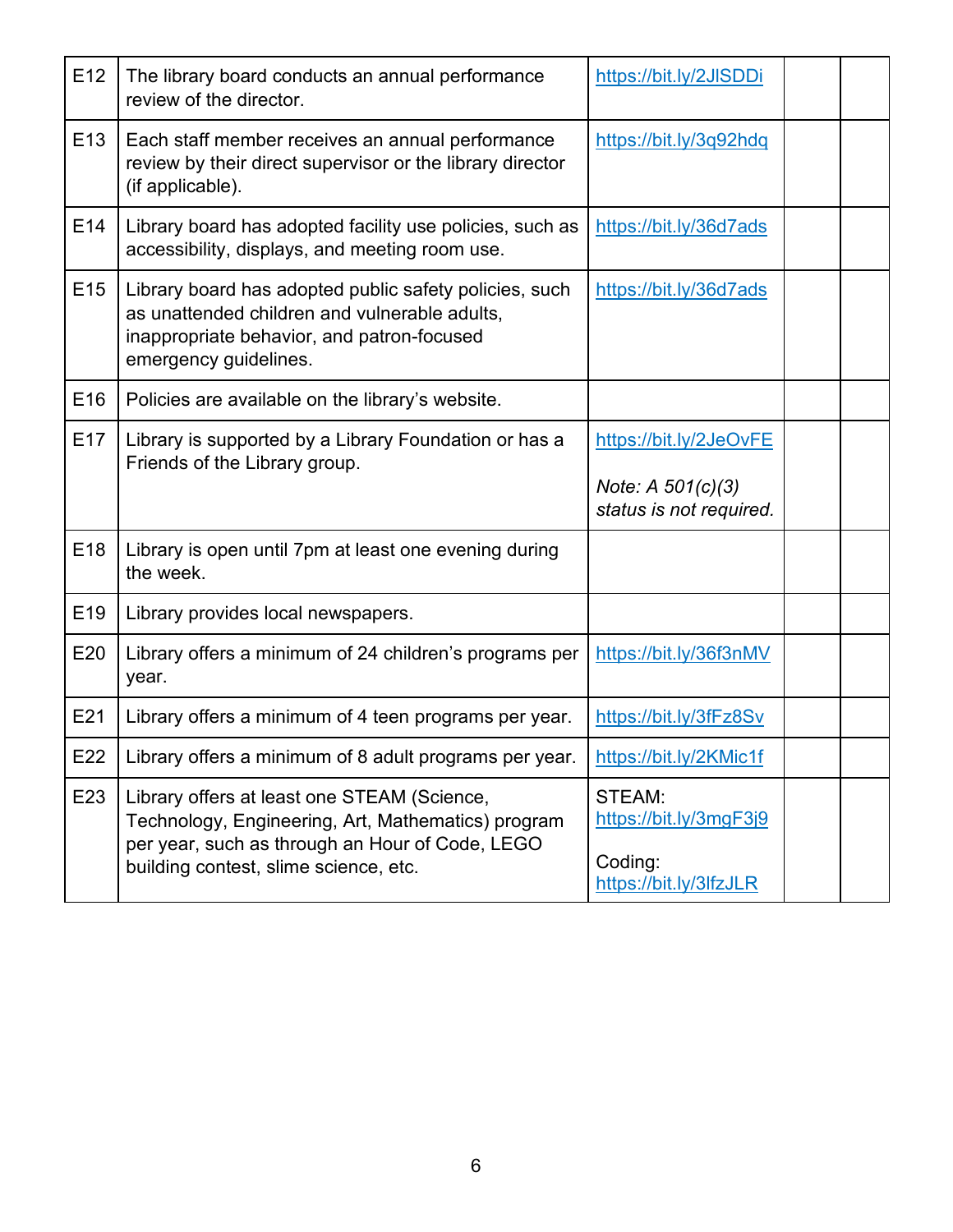#### Future-Focused

All of the standards in the Developing and Excelling levels plus the following:

|                 | <b>Standard:</b>                                                                                                                                                                                                                                                | <b>Reference:</b>                                                                                                                                              | <b>Yes</b> | <b>No</b> |
|-----------------|-----------------------------------------------------------------------------------------------------------------------------------------------------------------------------------------------------------------------------------------------------------------|----------------------------------------------------------------------------------------------------------------------------------------------------------------|------------|-----------|
| F <sub>1</sub>  | Library has a public meeting room.                                                                                                                                                                                                                              |                                                                                                                                                                |            |           |
| F <sub>2</sub>  | Library is open a minimum of 4 hours on the weekend.                                                                                                                                                                                                            |                                                                                                                                                                |            |           |
| F <sub>3</sub>  | Library promotes services and programs on at least<br>two social media platforms.                                                                                                                                                                               | https://bit.ly/39lcrBP                                                                                                                                         |            |           |
| F4              | Maintenance of Effort: local funding for regular<br>operating budget matches or exceeds prior year's.                                                                                                                                                           |                                                                                                                                                                |            |           |
| F <sub>5</sub>  | Library has a paid director with an MLS or equivalent<br>from an ALA-accredited institution; or, if library's legal<br>service area is 5,000 or less, library has a paid director<br>with a BA/BS and at least 3 years of library<br>administration experience. | https://bit.ly/3r8gRon<br>Note: "Library<br>administration<br>experience" is<br>defined as having<br>served as a library<br>director or assistant<br>director. |            |           |
| F <sub>6</sub>  | Library Board of Trustees meets monthly.                                                                                                                                                                                                                        |                                                                                                                                                                |            |           |
| F7              | Library director is a member of a national or regional<br>library organization, such as ALA, MPLA, ARSL, etc.                                                                                                                                                   |                                                                                                                                                                |            |           |
| F <sub>8</sub>  | Library director attends one national or regional<br>professional library conference every 3 years, such as<br>ALA, MPLA, ARSL, etc.                                                                                                                            |                                                                                                                                                                |            |           |
| F <sub>9</sub>  | Library director or board president attends at least one<br>regular business meeting of their city/county<br>commission every quarter.                                                                                                                          |                                                                                                                                                                |            |           |
| F <sub>10</sub> | Library director or board president is a member of a<br>community organization, such as Chamber of<br>Commerce, Lions Club, Elks Club, Eagles Club,<br>Rotary, school board, 4H, etc.                                                                           | https://bit.ly/3nRaZhJ                                                                                                                                         |            |           |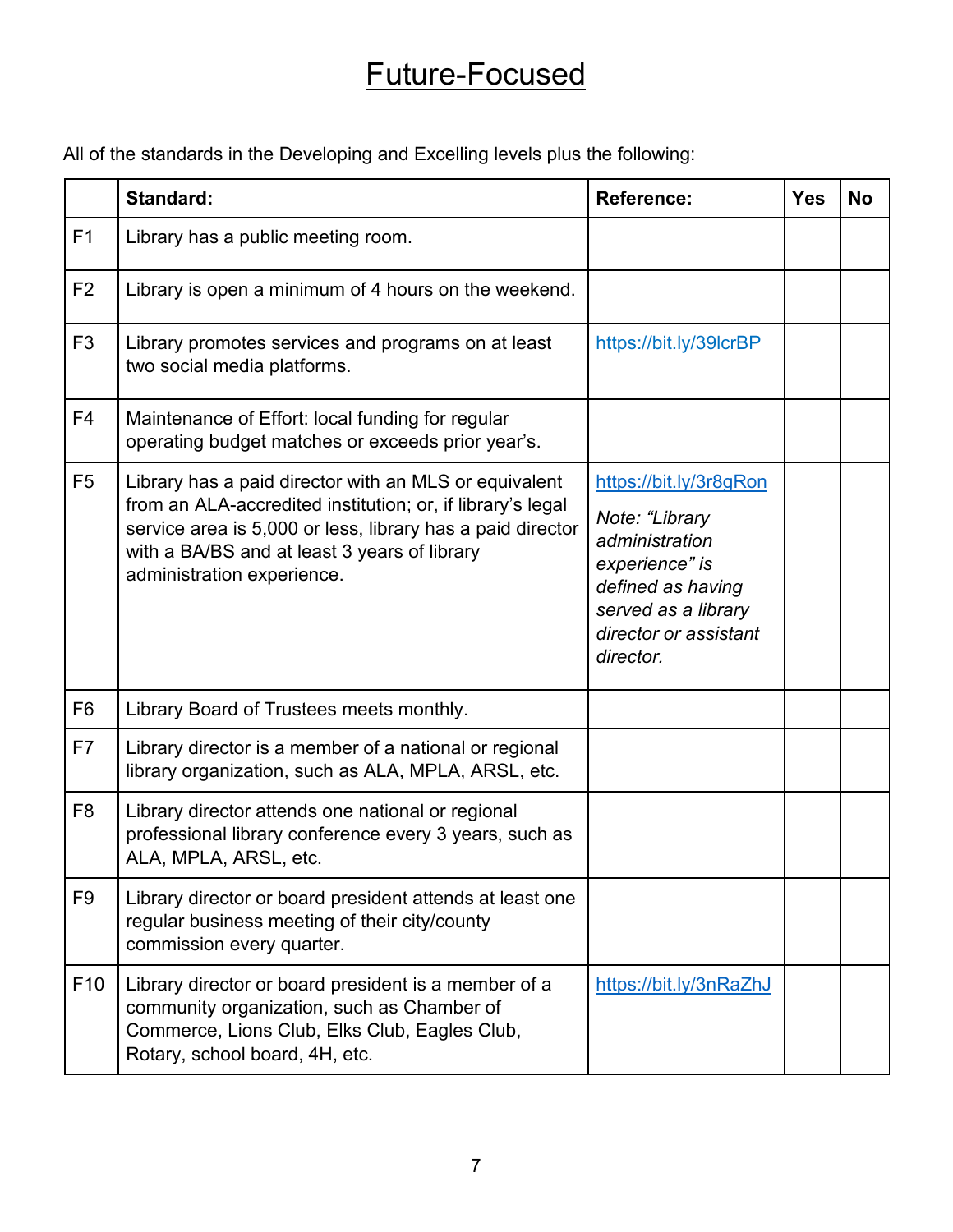| F11             | All full-time library staff, including the director,<br>assistant director, and those who work in cataloging,<br>public services, reference, or programming, participate<br>in two continuing education opportunities each year,<br>such as library-related workshops, conferences,<br>webinars, etc. | https://bit.ly/2JkeU4u                                                                                                                        |  |
|-----------------|-------------------------------------------------------------------------------------------------------------------------------------------------------------------------------------------------------------------------------------------------------------------------------------------------------|-----------------------------------------------------------------------------------------------------------------------------------------------|--|
| F <sub>12</sub> | All part-time library staff who work in cataloging, public<br>services, reference, or programming participate in one<br>continuing education opportunity each year, such as<br>library-related workshops, conferences, webinars, etc.                                                                 | https://bit.ly/2JkeU4u                                                                                                                        |  |
| F <sub>13</sub> | Library has a 3-5 year technology plan.                                                                                                                                                                                                                                                               | https://bit.ly/3OThmf<br>$\underline{\mathsf{W}}$                                                                                             |  |
| F14             | Library has a disaster plan that is reviewed and, if<br>necessary, updated every 3 years.                                                                                                                                                                                                             | https://bit.ly/3OVOhA<br>$\underline{8}$                                                                                                      |  |
| F <sub>15</sub> | Library board and director conduct a space needs<br>assessment every 3-5 years and make a report of<br>findings to primary funding entity.                                                                                                                                                            | https://bit.ly/3s9Eug1                                                                                                                        |  |
| F <sub>16</sub> | Library is supported by a Library Foundation or<br>Friends of the Library group with a $501(c)(3)$ status, or<br>has a fund with a local community foundation (such as<br>the North Dakota Community Foundation).                                                                                     | Friends of the<br>Library/ Foundation:<br>https://bit.ly/2JeOvFE<br>501(c)(3) Status:<br>https://bit.ly/36brDj2<br>NDCF:<br>https://ndcf.net/ |  |
| F <sub>17</sub> | Library's annual budget allocates funds for public<br>relations activities, such as promoting social media<br>posts, promotional videos, etc.                                                                                                                                                         |                                                                                                                                               |  |
| F <sub>18</sub> | Library incorporates a unique, recognizable logo on all<br>publications, promotional materials, and its website.                                                                                                                                                                                      |                                                                                                                                               |  |
| F <sub>19</sub> | Library offers a minimum of 48 children's programs per<br>year.                                                                                                                                                                                                                                       | https://bit.ly/36f3nMV                                                                                                                        |  |
| F <sub>20</sub> | Library offers a minimum of 8 teen programs per year.                                                                                                                                                                                                                                                 | https://bit.ly/3fFz8Sv                                                                                                                        |  |
| F <sub>21</sub> | Library offers a minimum of 16 adult programs per<br>year.                                                                                                                                                                                                                                            | https://bit.ly/2KMic1f                                                                                                                        |  |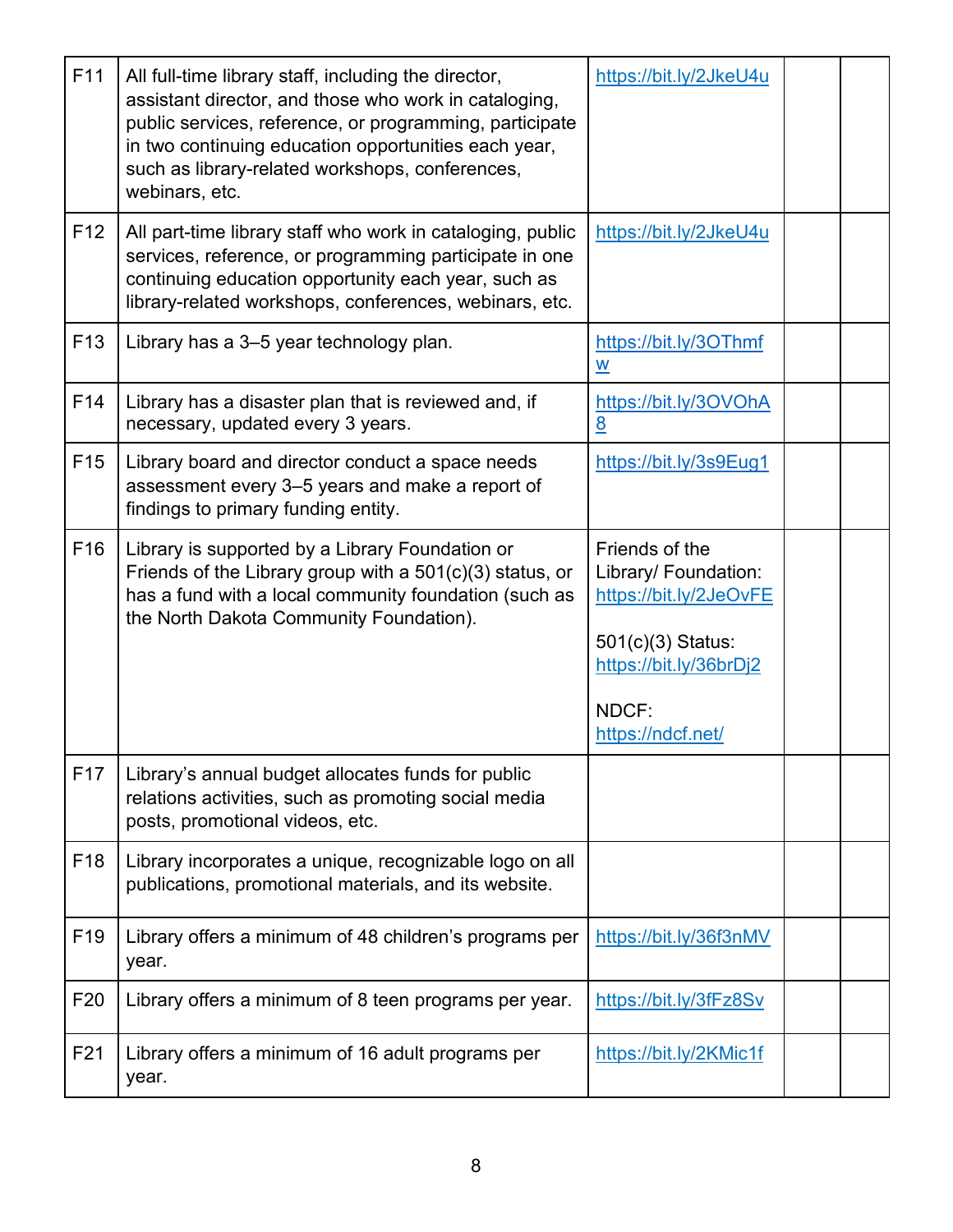| F22             | Library offers coding and STEAM (Science,<br>Technology, Engineering, Art, Mathematics)<br>programming throughout the year in the form of a<br>coding club, LEGO club, Girls Who Code club, or other<br>ongoing program. | STEAM:<br>https://bit.ly/3mgF3j9<br>Coding:<br>https://bit.ly/3lfzJLR |  |
|-----------------|--------------------------------------------------------------------------------------------------------------------------------------------------------------------------------------------------------------------------|-----------------------------------------------------------------------|--|
| F <sub>23</sub> | Library provides community outreach programs, such<br>as bookmobile programming, home delivery services,<br>and partnerships with local schools, clubs, and<br>assisted living facilities.                               | https://bit.ly/3nRaZhJ                                                |  |

Adopted: 05/19 Revised: 06/22

This document is reviewed and updated by NDSL staff as needed to update links and make other minor changes. Substantial changes are submitted to the NDLCC for review and revision.